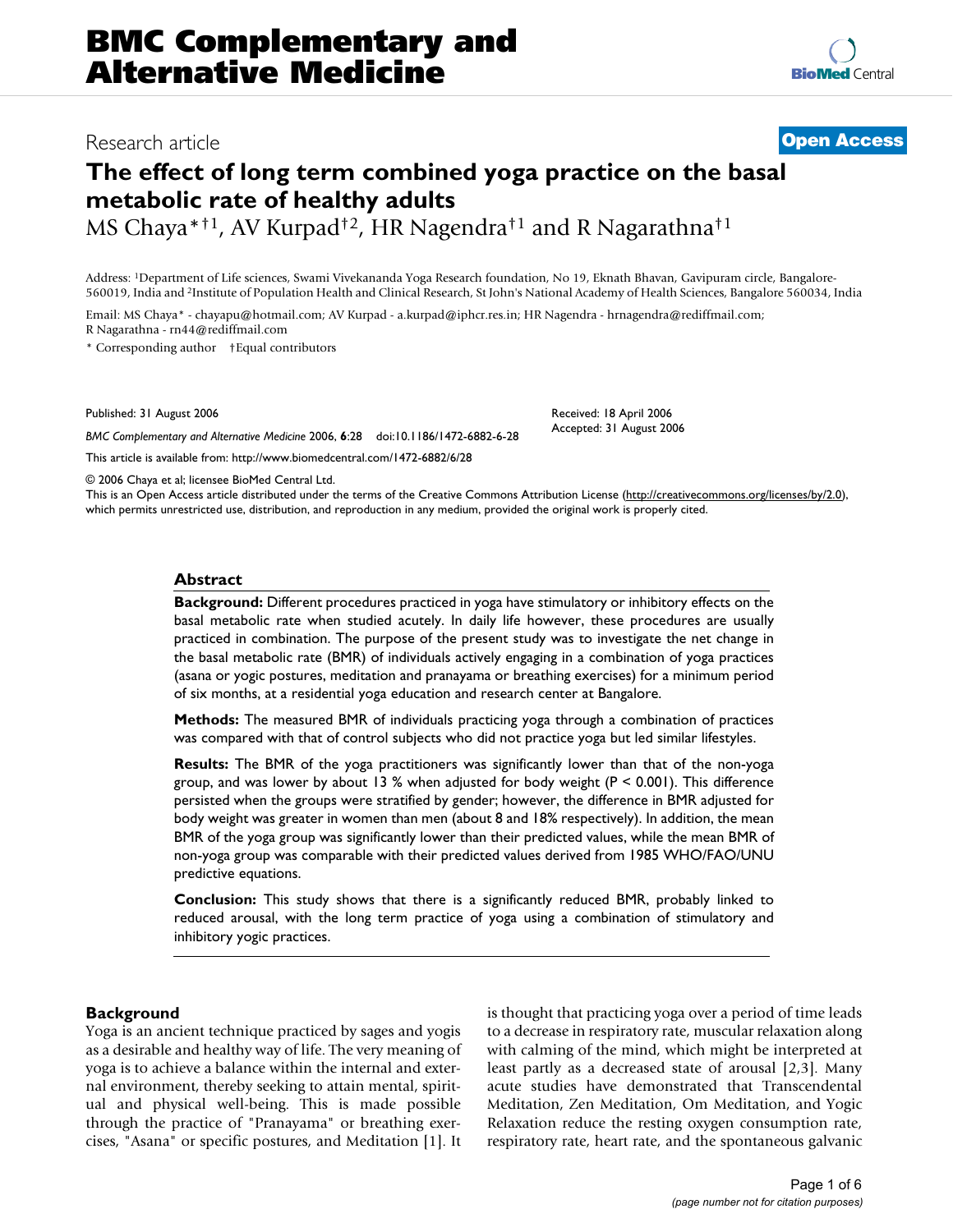skin response [4-8]. These changes are thought to be due to decreased arousal as well as decreased mental and muscular activity. It should be noted that the findings referred to above, particularly with reference to meditation, are different from those found during sleep, to the extent that these are observed in a wakeful relaxed state, and usually in the sitting posture.

In contrast to the reduced physiological and metabolic activity observed during meditation and relaxation posture types of asana, pranayamas and other specific asanas could acutely increase the metabolic rate. An increase of 19% in oxygen consumption has been observed during the practice of one type of pranayama called the Ujjayi Pranayama [9]. Breathing through a particular nostril, while performing the Surya Anuloma Viloma (right nostril breathing), has been shown to increase oxygen consumption by 28% [7]. Other specific asanas can also increase the metabolic rate transiently over the short term [10,11]. The increase in oxygen consumption during these yogic practices is due the muscular activity associated with the posture assumed during the asana, or due to an increase in voluntary deep inhalation and exhalation during the pranayama [9].

There are at least two questions that arise from these findings. First, yoga practitioners usually combine techniques such as pranayama, asana as well as meditation in their daily yoga practice. While the acute effect of each of these techniques has been documented, the combined effect of these practices, with their stimulatory or inhibitory effect on the BMR, is unknown. Second, the experiments referred to above have documented the acute effect of yoga practices on the oxygen consumption. From a daily living viewpoint, it is desirable to demonstrate the effect of a long-term combined yoga routine on the BMR. Therefore, the primary aim of this study was to answer these questions by studying the effect of a long term (six months or greater) practice of combined techniques of yoga, on the BMR of young to middle aged men and women.

### **Methods**

The study was conducted at 'sVyasa', a residential yoga education and research center near Bangalore City in south India. One hundred and four subjects, 39 women and 65 men in the age range of 20–60 years, were recruited for this study after giving their informed consent. Subjects with chronic disease or those on medications or with organ system dysfunction were excluded. The subjects were divided into two groups; a yoga group (n = 55) who were those practicing combined yoga (practice of asanas, pranayamas and meditation) for the past six months or more, and a non yoga group  $(n = 49)$ , who were those subjects not practicing yoga but working as volunteers or workers at sVyasa. The yoga and non yoga groups were further stratified based on gender. The number, age and physical characteristics of the subjects are provided in Table 1.

The yoga group practiced a mixed set of yoga techniques daily, in the form of asana (postures) and deep relaxation technique, pranayama (breathing techniques) and meditation, for at least the past 6 months or more. The asana postures started with stretching techniques followed by standing, supine, prone and sitting postures. The standing postures were the side bending triangle posture (trikonasana), forward bending (padahastasana), backward bending (ardha chakrasana) and side lateral bending (ardhakati chakrasana) techniques. The supine postures were straight leg raising and shoulder stand posture (sarvangasana), while the prone postures were locust (shalabhasana), serpent (bhujangasana) and bow (dhanurasana) postures. The sitting postures were the moon (shasankasana), hardy (vajrasana), and the half matsyendra (ardha matsyendra) postures. The asanas were followed by a deep relaxation technique, which was performed for 6 minutes with closed eyes with specific instructions relating to awareness and relaxation of different parts of the body. The pranayama phase consisted of fast breathing techniques such as forceful exhalation (kapalabhathi), and breathing through the mouth with tongue folded (shithali and shithkari), sectional breathing addressing the lower, middle and upper lobes of the lungs (vibhagiya pranayama), and a slow breathing technique or alternate nostril breathing (nadishuddhi pranayama). At the end of the pranayama, the practitioner

**Table 1: Age and anthropometric characteristics of men and women belonging to yoga and non yoga groups.**

| Groups |                          | Yoga             | Non Yoga         |
|--------|--------------------------|------------------|------------------|
| Total  | N                        | 55               | 49               |
| Group  | Age(y)                   | $34.18 \pm 11.3$ | $32.66 \pm 9.77$ |
|        | Weight (kg)              | $57.78 \pm 8.57$ | $59.28 \pm 8.62$ |
|        | Height (M)               | $1.61 \pm 0.01$  | $1.56 \pm 0.18$  |
|        | <b>BMI</b> ( $kg/m2$ )   | $21.61 \pm 3.36$ | $21.47 \pm 2.66$ |
| Women  | N                        | 24               | 15               |
|        | Age(y)                   | $32.9 \pm 11.24$ | $33.3 \pm 9.53$  |
|        | Weight (kg)              | $55.9 \pm 8.2$   | $55.3 \pm 9.3$   |
|        | Height (M)               | $1.58 \pm 0.07$  | $1.50 \pm 0.16$  |
|        | BMI (kg/m <sup>2</sup> ) | $22.2 \pm 3.8$   | $22.0 \pm 2.8$   |
| Men    | N                        | $\overline{3}$   | 34               |
|        | Age(y)                   | $35.5 \pm 11.4$  | $32.0 \pm 10.0$  |
|        | Weight (kg)              | $59.8 \pm 9.0$   | $63.3 \pm 8.0$   |
|        | Height (M)               | $1.65 \pm 0.13$  | $1.62 \pm 0.21$  |
|        | BMI (kg/m <sup>2</sup> ) | $21.02 \pm 3.0$  | $20.9 \pm 2.5$   |

Values are mean ± 1 SD.

No significant difference between groups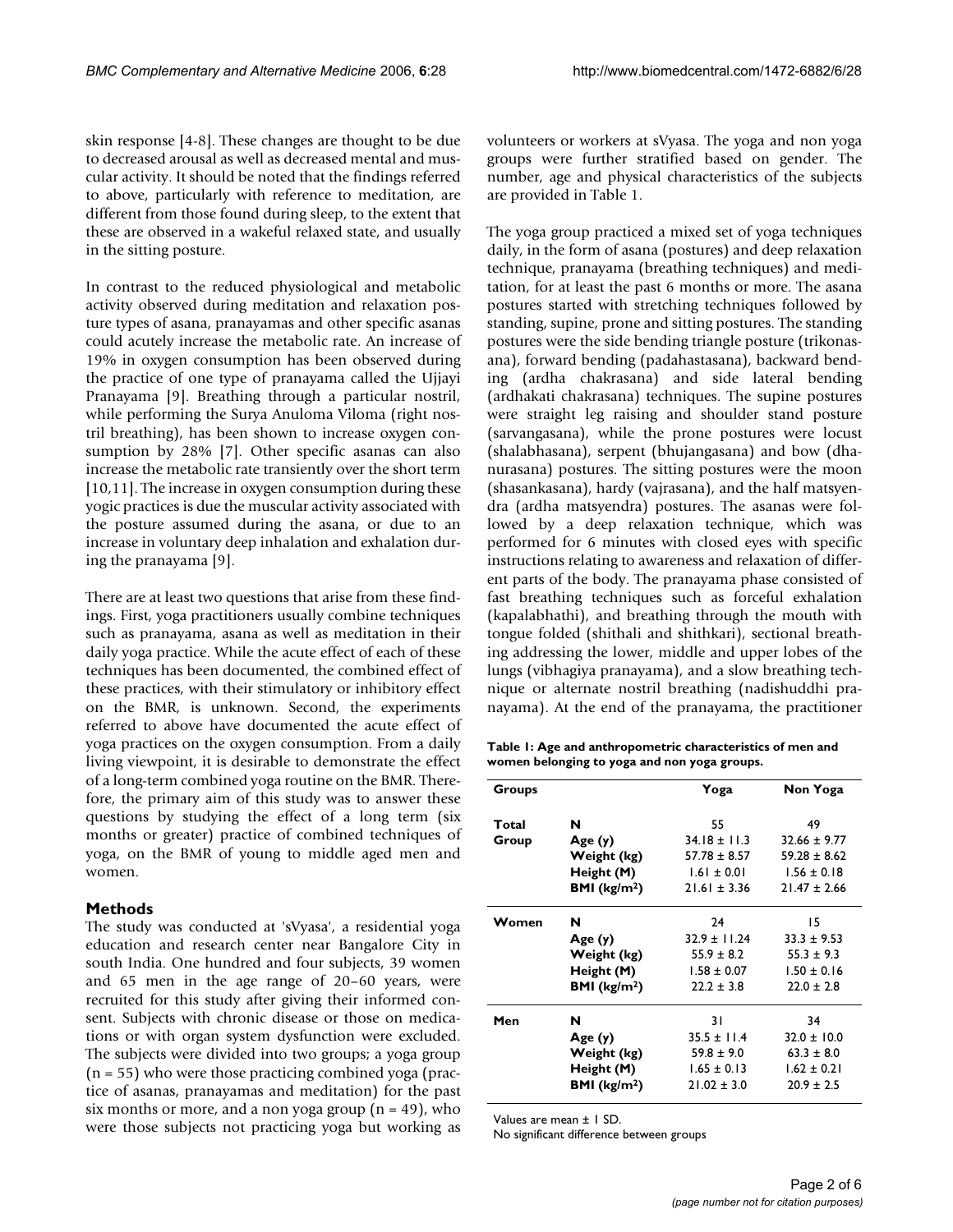assumed the supine posture in a totally relaxed state with closed eyes (also called the corpse posture or shavasana) for 3–6 minutes, in which the aim was to achieve an awareness of relaxation of every part of the body. Meditation practices were performed in the sitting position starting with breath awareness and relaxation. More detailed descriptions of these techniques are available in yogic texts [13].

Menstruating women performed only pranayama and meditation. The non yoga group did not practice any asana, pranayama, meditation or special techniques, but otherwise lived a life that was similar to that of the yoga group, since they were volunteers at sVyasa, were vegetarian and did not drink or smoke.

During the measurement, the subjects had an early vegetarian dinner before 1800 h the previous night, followed at least 8 hours of sleep, and reported in the fasted state to the metabolic laboratory at 0530 h the next morning. Their body weight was measured to the nearest 10 g by a digital weighing scale (Soehnle, Germany), and height was measured to the nearest 0.1 cm by using a standard stadiometer. The subjects then rested in the supine posture for 20 minutes before the measurement of BMR in a quiet, thermo neutral room. The women were assessed without regard to the stage of their menstrual cycle. The BMR was measured by indirect calorimetry (Oxycon-Pro, Jaeger, Germany), using a face mask and breath by breath analysis of oxygen consumption  $(VO<sub>2</sub>)$  and carbon dioxide production (VCO<sub>2</sub>) for a period of 20 minutes; respiratory quotient (RQ) and energy expenditure (EE) were calculated from these variables [14]. Other respiratory variables collected were the ventilation volume and the breath flow rate. The machine was calibrated daily for flow volume and gas analysis by using certified gases (5.2  $%$  of CO<sub>2</sub> and balance nitrogen, and atmospheric air, BOC, UK). The 1985 FAO/WHO/UNU prediction equations were used to obtain predicted values of BMR based on age, gender and body weight.

The data are presented as mean  $\pm$  SD (standard deviation). Comparisons between the groups were performed using the Student independent t test, and analysis of covariance was used to adjust the BMR for differences in body weight between the groups. Differences were considered to be significant at  $p < 0.05$ .

## **Results**

The yoga group consisted of 24 women and 31 men, while the non yoga group consisted of 34 men and 15 women respectively (Table 1). There were no significant differences in age or anthropometric parameters between the groups in terms of age and body weight, even when stratified for gender. The measured and predicted BMR of the subjects is shown in Table 2. Overall, there was significant decrease (15%) in the measured BMR of the yoga group when compared with the non yoga group ( $p < 0.000$ ). When stratified by gender, the measured BMR of the yoga group was lower than the measured BMR in women (16%,  $p < 0.001$ ) and men (12%,  $p < 0.001$ ) of the non yoga group. The significant difference in BMR persisted even after adjustment for body weight by analysis of covariance between the yoga group men and women (Table 3), and the difference between yoga and non-yoga groups was of the order of about 9 and 18% in men and women respectively. When differences were analyzed between genders within groups, women in the yoga group had a significantly lower BMR when compared to men after adjusting for body weight, but this gender difference was not observed in the non yoga group (Table 3). However, there was no significant difference between the non yoga group men and women after adjusting for body weight.

Table 4 shows a comparison of yoga and non yoga group stratified by gender in all the other measured respiratory parameters. In addition to the BMR difference in the yoga group described above (Table 2, 3), there was also a significant decrease in other respiratory parameters between yoga and non yoga groups, such as in  $VO_2$ , VCO<sub>2</sub>, respiratory minute ventilation volume (VE, for men only) and breath flow rate (BF) (Table 4). There was no significant difference in heart rate (HR) between groups, however, there were small but significant differences in the RQ between the yoga and non yoga groups, although these differences were in different directions for men and women (Table 4).

**Table 2: BMR values in yoga and non-yoga groups with their Mean predicted values**

|                               | Yoga $n = 55$          | Non Yoga $n = 49$  |
|-------------------------------|------------------------|--------------------|
| <b>BMR (Kcal/d)</b>           | $1197.6 \pm 238.3$ **. | $1420.2 \pm 251.2$ |
| <b>BMR</b> <sup>1</sup>       | $20.6 \pm 3.6$ **      | $23.6 \pm 4.6$     |
| <b>Predicted BMR (Kcal/d)</b> | $1388.2 \pm 169.9$     | $1423.1 \pm 151.5$ |

Mean ± 1 SD

 $** P < 0.001$ , yoga group compared with non yoga group

+ P < 0.001 BMR of subjects in each group compared with their predicted values

¶ Adjusted for body weight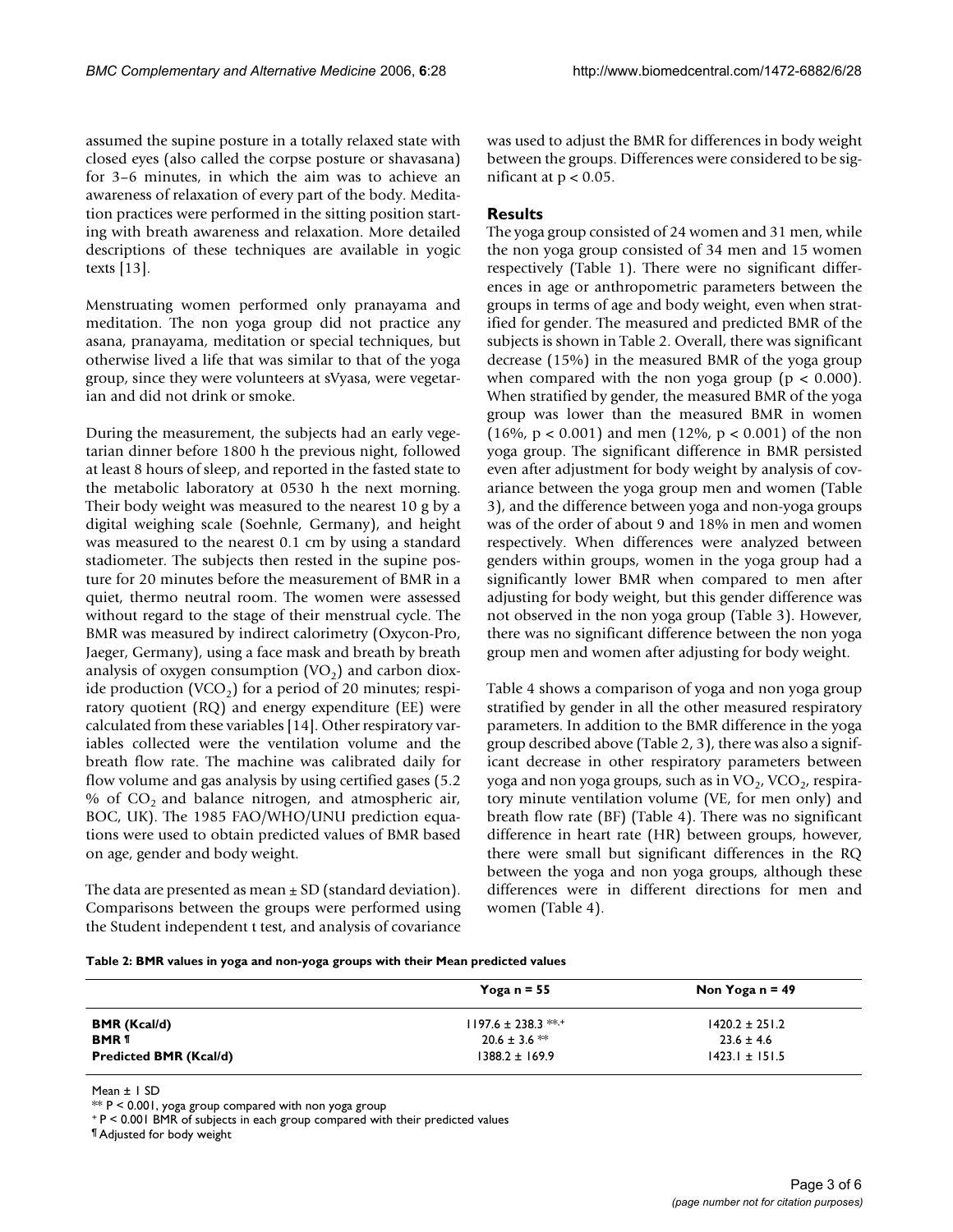|                               | Women                  |                       | Men                     |                       |
|-------------------------------|------------------------|-----------------------|-------------------------|-----------------------|
|                               | Yoga (n = 24)          | Non Yoga ( $n = 15$ ) | Yoga (n = $31$ )        | Non Yoga ( $n = 34$ ) |
| <b>BMR (Kcal/d)</b>           | $1061.0 \pm 201.9$ #** | $1275.1 \pm 226.2$    | $1303.3 \pm 210.9$ #**  | $1484.3 \pm 237.2$    |
| <b>BMR1</b>                   | $19.1 \pm 3.5$ #**     | $23.5 \pm 5.2$        | $21.8 \pm 3.3$ $\div$ * | $23.7 \pm 4.4$        |
| <b>Predicted BMR (Kcal/d)</b> | $1249.7 \pm 98.5$      | $1244.9 \pm 82.1$     | $1495.5 \pm 131.5$      | $1501.7 \pm 98.7$     |

**Table 3: Gender wise comparison of BMR of yoga and non yoga groups along with their predicted values.**

Mean ± 1 SD

 $** P < 0.001$ , yoga group compared with non yoga group

\* P < 0.05, yoga group compared with non yoga group

‡ P < 0.001, BMR of subjects in each group compared with their predicted values

¶ Adjusted for body weight

When compared to predicted BMR (predicted by gender and age based equations based on body weight and height), both men and women in the yoga group showed a lower measured BMR ( $p < 0.001$ ). On the other hand, the BMR of the non yoga group, taken as a whole, or stratified by gender, was comparable with their predicted values (Tables 2, 3).

#### **Discussions and conclusion**

Yoga is a state (meaning union) which is defined as a high level of consciousness achieved through a fully rested relaxed body and a fully awake and relaxed mind [5]. The effect of yoga on body function may be related to decreased arousal or a decrease in sympathetic nervous system activity. Meditation or relaxation according to yogic scriptures is a calming of the mind, slowing of the breath and relaxation of the muscles [1-3], and this is consistent with the effect of small changes in the psychological state on heart rate, respiratory rate and energy expenditure [6,8]. Earlier studies have demonstrated that transcendental meditation, Zen meditation, Yogic meditation and certain pranayama and relaxation techniques reduce  $O_2$  consumption,  $CO_2$  elimination, metabolic rate, heart rate, pulse rate, breath rate measured immediately prior to, during and after the meditation or relaxation techniques [15-18,5,6]. Recordings of the EEG in subjects practicing transcendental meditation have also demonstrated a predominant alpha wave activity (even with eyes half open) which progressively increased in amplitude and decreased in frequency during the first stage of transcendental meditation, followed by occasional theta waves in the second stage of meditation [19]. While the voluntary cessation of the heart beat by a yogi has been recorded [20], yogic and Zen meditators could also reduce their oxygen consumption, metabolic rate, and heart rate for short periods of time by [21,16]. These acute studies suggest that the mechanism by which this may occur is a possible alteration of autonomic nervous function, and studies showing decreased arousal with yoga [22,18] support this view.

The reduction in BMR in long term yoga practitioners might be considered to be a form of adaptation through reduced arousal in healthy, well nourished men and women, which, while similar in direction, is probably different from the adaptation to chronic undernutrition [23,24]. The importance of the present study is that it sought to evaluate real life practice of yoga, which usually combines several techniques and is practiced over a period of time. It also suggests a hierarchy of effects, such that the predominant outcome with mixed yoga practice (using techniques that have a stimulatory or inhibitory

**Table 4: Gender wise comparisons of respiratory and cardiac parameters of yoga and non yoga group.**

|                  | Women               |                       | Men                 |                       |
|------------------|---------------------|-----------------------|---------------------|-----------------------|
|                  | Yoga (n = 24)       | Non Yoga ( $n = 15$ ) | Yoga (n = $31$ )    | Non Yoga ( $n = 34$ ) |
| VE [I/min]       | $5.5 \pm 1.2$       | $6.1 \pm 1.1$         | 6.1 ± $1.0^{**}$    | $7.2 \pm 1.3$         |
| $BF$ [ $l/min$ ] | $14.8 \pm 3.7$ **   | $17.7 \pm 2.1$        | $12.6 \pm 3.5$ **   | $15.0 \pm 3.2$        |
| VO, [ml/min]     | $155.4 \pm 27.6$ ** | $185.4 \pm 32.7$      | $192.4 \pm 28.2$ ** | $212.9 \pm 33.6$      |
| $VCO2$ [ml/min]  | $142.2 \pm 26.2^*$  | $160.3 \pm 26.6$      | $169.7 \pm 27.7$ ** | $194.0 \pm 31.7$      |
| <b>RQ</b>        | $0.91 \pm 0.07*$    | $0.87 \pm 0.06$       | $0.88 \pm 0.05*$    | $0.91 \pm 0.06$       |
| HR [beats/min]   | $69.6 \pm 9.0$      | $72.1 \pm 5.8$        | $64.2 \pm 9.7$      | $64.7 \pm 11.2$       |

Mean ± SD

 $** P < 0.001$ , yoga group compared with non yoga group

\* P < 0.05, yoga group compared with non yoga group

VE (minute ventilation rate), BF (breath flow),  $V0<sub>2</sub>$  (volume of oxygen consumed/minute)

 $VCO<sub>2</sub>$  (volume of carbon dioxide expired/minute), RQ (respiratory quotient), HR (heart rate)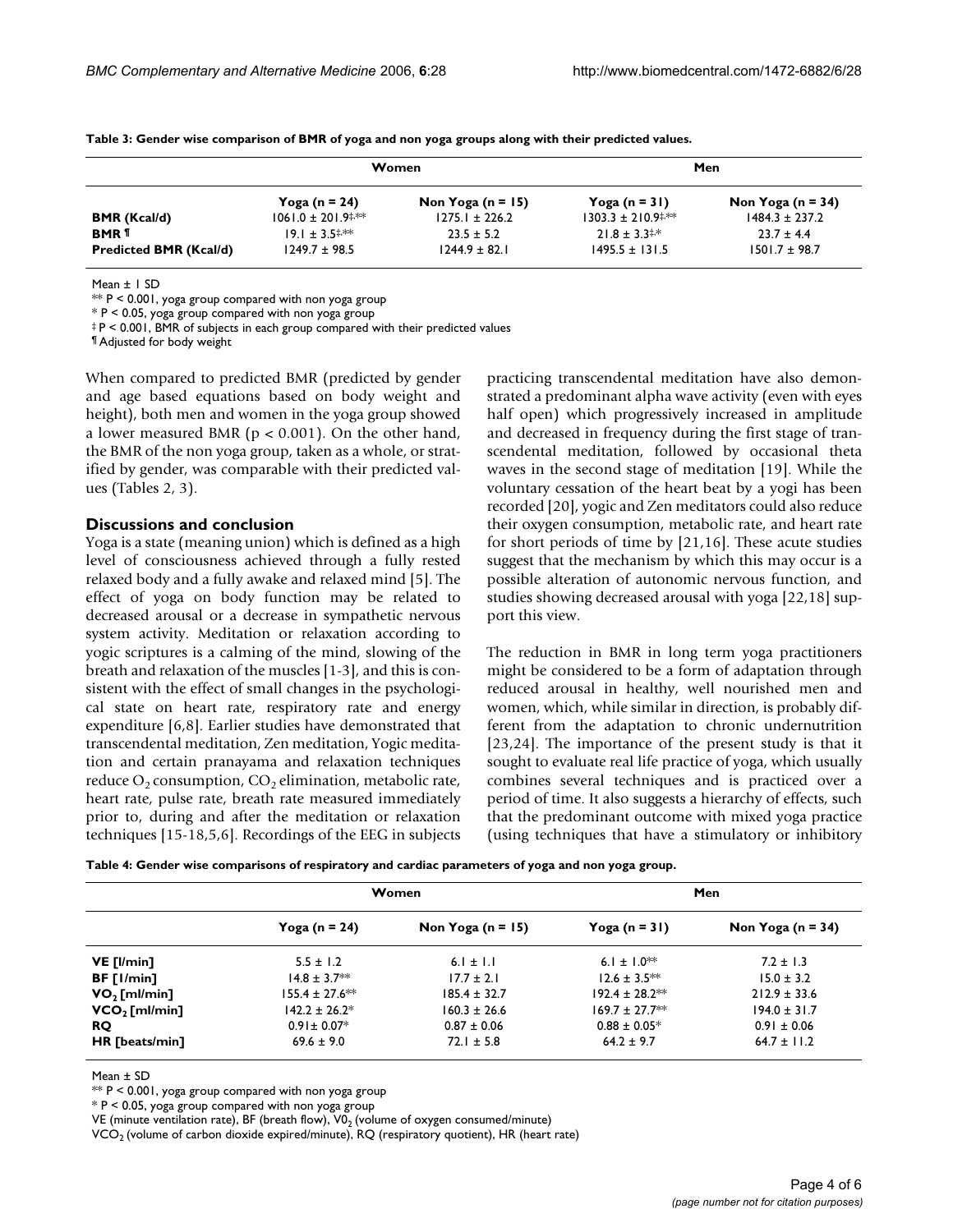effect) is one of inhibition. The difference in BMR (adjusted for body weight) was much greater for the women rather than men in this study. It is possible the yoga training was more effective in women or that women respond differently to the practice of yoga, since women can respond differently to different levels of stress [25,26]. This is not unreasonable, and certainly needs further investigation. One drawback in the present study was that the phase of the menstrual cycle of the women was not constant during the measurement period, nor was a detailed menstrual history obtained. The present study also did not measure body composition, and it is possible that the differences in BMR may disappear after correcting for body composition differences. It is difficult to ascribe a direct mechanism related to yoga through physiological means, since these were not measured. The interesting follow up to these studies is to observe how long these changes last after the cessation of yoga practice, and whether the continued practice of such a lifestyle would bring certain changes that are more persistent in nature at the cellular level. There were no large differences in RQ between the groups; although there was a small but significant difference between yoga and non yoga groups in the RQ, this was different in direction between men and women, and in general, the rounded off value of the RQ in all groups was 0.9. This is consistent with a high carbohydrate intake population, as has been shown earlier [27] and does not explain the difference between groups.

The BMR can also adapt to the nutritional status and physical activity of the individual. Metabolic adaptations in terms of a reduced BMR are known to occur in acute [24] and chronic [28,23] undernutrition. The subjects in the present study were normally nourished and did not report any acute weight change during the last six months, and the women were non-pregnant and non-lactating. Physical activity is also known to influence the BMR, for example, endurance trained athletes have been shown to have a higher BMR [29] and high intensity exercise on the previous day has been shown to increase the BMR [30], although low and moderate intensity exercises does not seem to have a similar effect [31]. Notwithstanding the latter finding, it would seem likely that yoga, which is a mild to moderate form of activity [10,11], would, if at all, increase the BMR. However, this study shows that yoga, when practiced in a combined mode, with asana, pranayama and meditation over a period of time, actually reduces the BMR. Other respiratory parameters such as minute ventilation volume and breath flow rate also were lower in the yoga group suggesting a controlled pattern of breathing. Both groups of subjects had similar resting heart rates suggesting that there was no actual change in physical fitness between the groups.

An interesting implication that underlies the reduced BMR with long term combined yoga practice is whether it creates a propensity for weight gain and fat deposition. The latter is a problem in India, in which higher adiposity is observed at a lower body mass index, and in general, urban prevalence of chronic non-communicable disease is high [32,33] In contrast, yoga is thought to be associated with positive effects on health, and this might be related to other concomitant beneficial changes in appetite, food intake and body composition. The effect of a lowered BMR on the risk for chronic disease needs to be evaluated through follow up studies, with measurements of the effect of long term combined yoga on the appetite, weight stability, sense of well-being and body composition. In conclusion, the present study demonstrates that the long term practice of yoga and meditation leads to a decline in the BMR, and this decline is seen in men and women.

#### **Competing interests**

The author(s) declare that they have no competing interests.

#### **Authors' contributions**

All the authors contributed equally to this article.

All authors read and approved the final manuscript.

#### **Acknowledgements**

The authors have no acknowledgements to make.

#### **References**

- 1. Taimni LK: **The Science of Yoga.** Madras, The Theosophical Publishing House; 1961.
- 2. Maharishi Mahesh Yogi: **The science of being and art of living.** In *(Rev.ed.)* Los Angeles, International SRM Publications; 1969.
- 3. Nagendra HR, Nagarathna R: **New perspectives in stress management.** *Bangalore Vivekananda Kendra Prakashana* 1977.
- 4. Hoffman JW, Benson H, Arns PA, Stainbrook GL, Landsberg GL, Young JB, Gill A: **[Reduced sympathetic nervous system respon](http://www.ncbi.nlm.nih.gov/entrez/query.fcgi?cmd=Retrieve&db=PubMed&dopt=Abstract&list_uids=7031901)[sivity associated with the relaxation response.](http://www.ncbi.nlm.nih.gov/entrez/query.fcgi?cmd=Retrieve&db=PubMed&dopt=Abstract&list_uids=7031901)** *Science* 1982, **215(4529):**190-2.
- 5. Wallace RK, Benson H, Wilson AF: **[A wakeful hypometabolic](http://www.ncbi.nlm.nih.gov/entrez/query.fcgi?cmd=Retrieve&db=PubMed&dopt=Abstract&list_uids=5570336) [physiological state.](http://www.ncbi.nlm.nih.gov/entrez/query.fcgi?cmd=Retrieve&db=PubMed&dopt=Abstract&list_uids=5570336)** *Am J Physiol* 1971, **221:**795-99.
- 6. Wallace RK, Benson H: **The physiology of meditation.** In *Altered states of awareness* Edited by: Orme-Johnson DW and John T Farrow. Readings from Scientific American, San Francisco, WH. Freeman & Co; 1972:86-91.
- 7. Telles S, Nagarathna R, Nagendra HR: **[Breathing through a par](http://www.ncbi.nlm.nih.gov/entrez/query.fcgi?cmd=Retrieve&db=PubMed&dopt=Abstract&list_uids=8063359)[ticular nostril can alter metabolic and autonomic activities.](http://www.ncbi.nlm.nih.gov/entrez/query.fcgi?cmd=Retrieve&db=PubMed&dopt=Abstract&list_uids=8063359)** *Indian J Physiol Pharmacol* 1994, **38:**133-37.
- 8. Telles S, Nagarathna R, Nagendra HR: **Autonomic changes during OM Meditation.** *Indian J Physiol and Pharmacol* 1995, **39:**418-20.
- 9. Miles WR: **[Oxygen consumption during three Yoga type](http://www.ncbi.nlm.nih.gov/entrez/query.fcgi?cmd=Retrieve&db=PubMed&dopt=Abstract&list_uids=14104293)[breathing patterns.](http://www.ncbi.nlm.nih.gov/entrez/query.fcgi?cmd=Retrieve&db=PubMed&dopt=Abstract&list_uids=14104293)** *J Appl Physiol* 1964, **19:**75-82.
- 10. Rai L, Ram K: **[Energy expenditure and ventilatory responses](http://www.ncbi.nlm.nih.gov/entrez/query.fcgi?cmd=Retrieve&db=PubMed&dopt=Abstract&list_uids=8449544) [during Veerasan a yogic standing posture.](http://www.ncbi.nlm.nih.gov/entrez/query.fcgi?cmd=Retrieve&db=PubMed&dopt=Abstract&list_uids=8449544)** *Indian J Physiol Pharmacol* 1993, **37:**45-50.
- 11. Rai L, Ram K, Kant U, Madan SK, Sharma SK: **Energy expenditure and ventilatory responses during Sidhasana, a yogic seated posture.** *Indian J Physiol and Pharmacol* 1994, **38:**29-33.
- 12. FAO/WHO/UNU Expert Consultation: **Energy and protein requirements.** *WHO Tech Rep Ser* 1985:724.